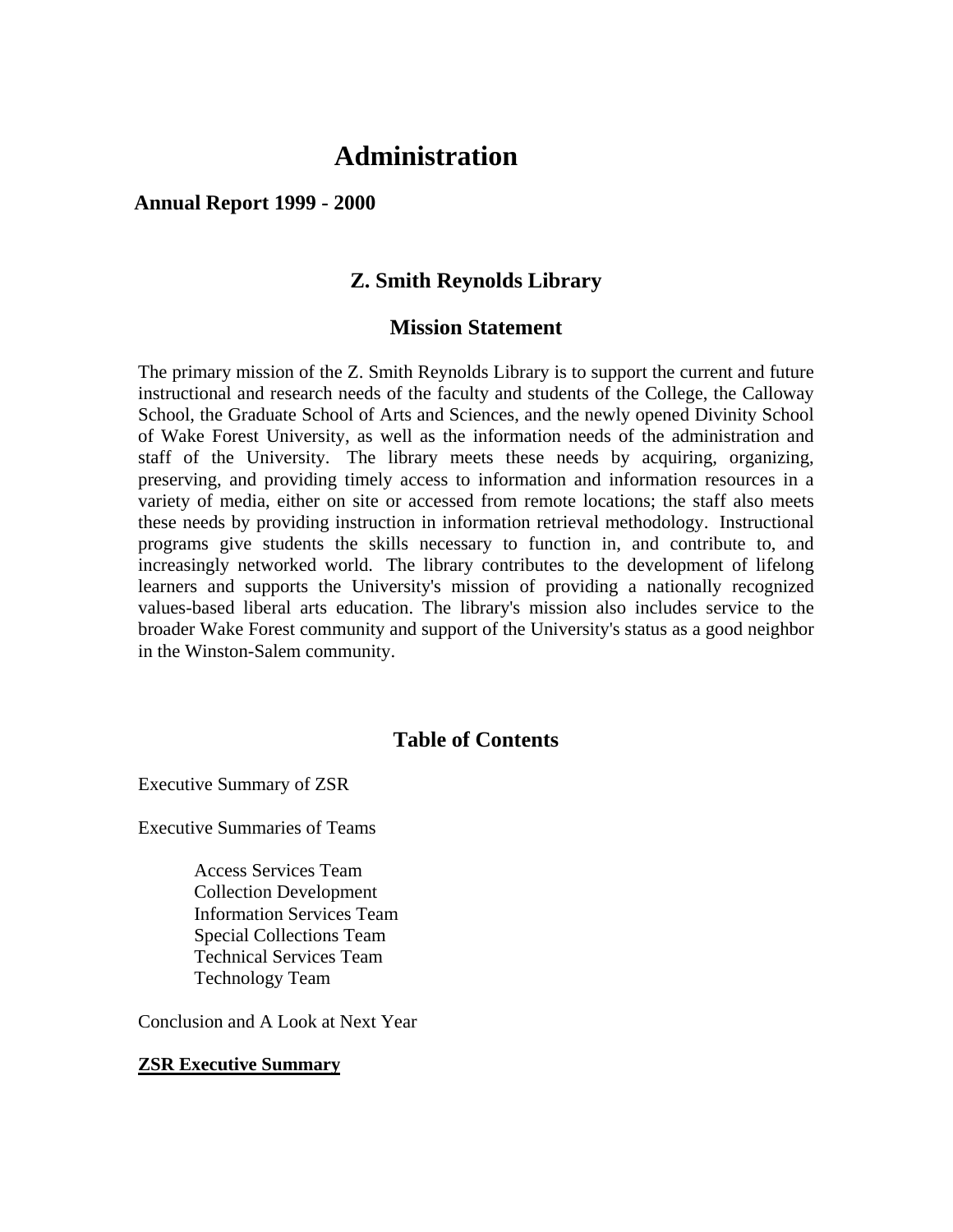Everywhere you look there are signs that the Reynolds Library has moved forward in 1999-2000. The facility has benefited from environmental refurbishing in the Rare Book area, the creation of an attractive new space, the  $20<sup>th</sup>$  Century literature room, and shifting of collections, some into remote storage with Twin Cities. Over ten thousand items have been placed there to date. Space remains a critical issue for our collections. After years of effort and a new roof, we are still plagued with leaks and unacceptable temperature fluctuations. Our exhibits continue to glean praise, and increasingly involve students and faculty. Ergonomic concerns that were manifested in staff injuries and complaints were handed with the purchase of suitable equipment funded in part by salary savings.

The library user survey was administered to the faculty in the spring, and 124 responses were received. To read the responses is to see the impact of stagnant budgets on user satisfaction. Satisfaction with the collection has dropped. Faculty want more hours, as well as more books and reference materials, as their highest priorities. Just above half prefer print journals to online journals. They are high in their praise of the staff and very complimentary in regard to services like interlibrary loan.

Collections were enhanced by the Propst collection of plays, the Fyten collection of videotapes and the Smith collection of music manuscripts, as well as by the normal acquisitions of scholarly materials. Of serious concern is the lack of security of collections outside the Reynolds building, such as the Education collection in Tribble, which apparently lost, destroyed or discarded hundreds of audio-visual materials. On a positive note, the Divinity School collection, supported by new dollars, was ready for use on opening day!

The new automation system has had a major impact on processes, and much of the year found us playing catch-up as we completed our transition from Dynix to Voyager. All the library's web sites were redone and improved by the library web team. Close cooperation with Information Systems continued as we participated in training, testing and documentation of applications. The installation of the wireless system as been very well received and has been a great boon to librarians doing instruction in the building!

Staff were more professionally active than ever before, delivering papers and presenting poster sessions, holding offices, and taking the story of Reynolds Library overseas! Library staff are involved in planning for the presidential Debate, assisting the faculty and Trustees with CourseInfo, and participating very actively in the implementation of the new payroll system and plans for university staff orientation and training. Commitment to student training consumed many staff hours. Recruiting for professional positions posed great difficulties, but we ended the year with all professional positions filled! The library's own staff development program grew even stronger this year.

#### **Access Services Executive Summary**

#### **Accomplishments**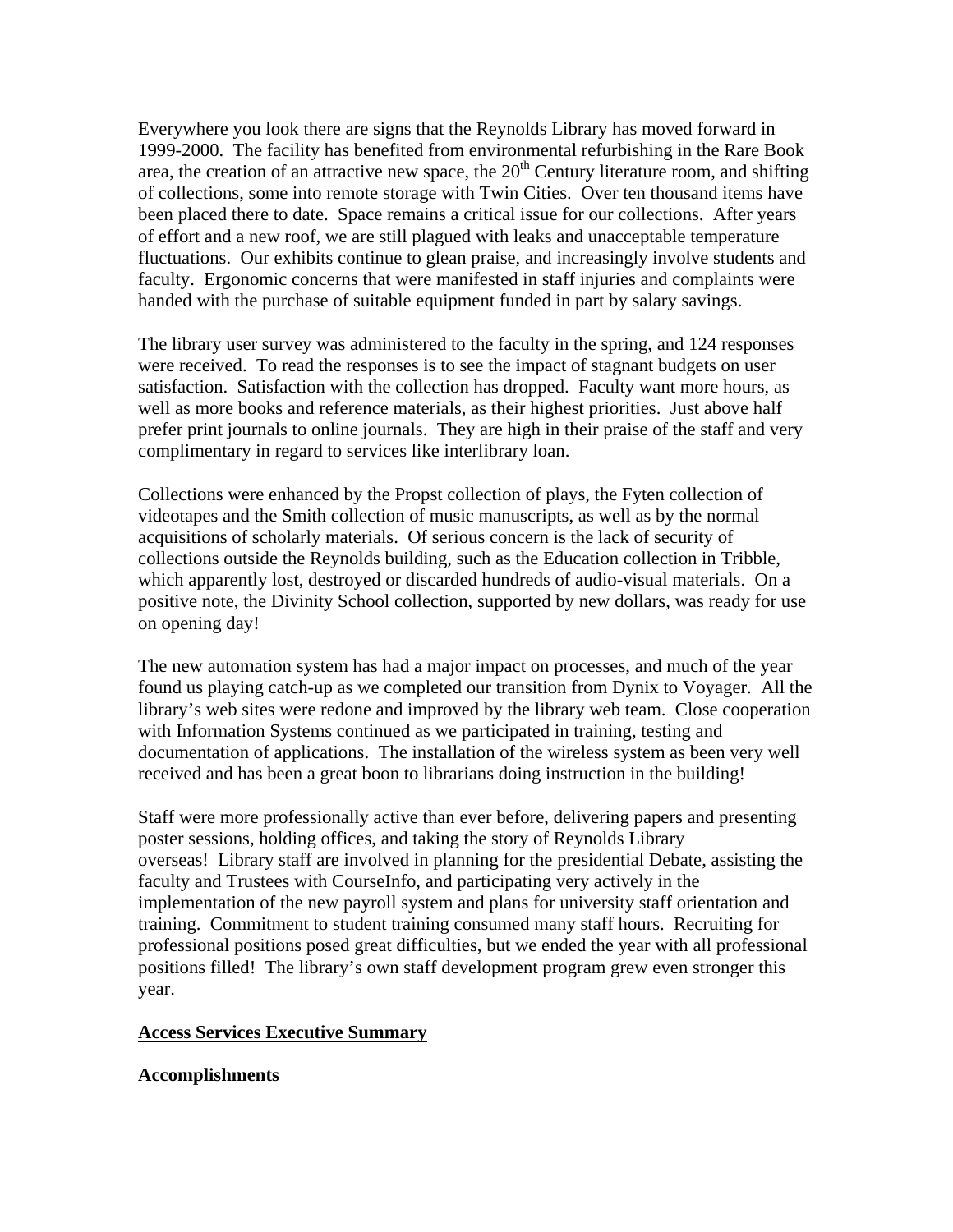- Began Off-Site Storage Project
- Shifted large portion of main circulating collection on levels 3 and 6
- Created  $20<sup>th</sup>$  Century Literature Room
- Conducted mini-inventories
- Completed implementation of Voyager in Circulation and Reserve
- Implemented online student payroll
- Designed and installed 22 exhibits

#### **Challenges and Concerns**

- **Off-Site Storage Project**
- Security and safety upgrades
- Major inventories
- Reserve shelving area space
- Availability of Reserve Material

### **Goals for 2000 - 2001**

• Codify and publicize mission, goals, selection criteria, long-range plan for off-site storage

- Implement and complete various projects with departmental libraries
- Begin new in-house use count project
- Enhance use of circulation data and statistics
- Conduct Current Periodicals use-by-title count
- Conduct and analyze electronic reserve pilot program
- Design and install more exhibits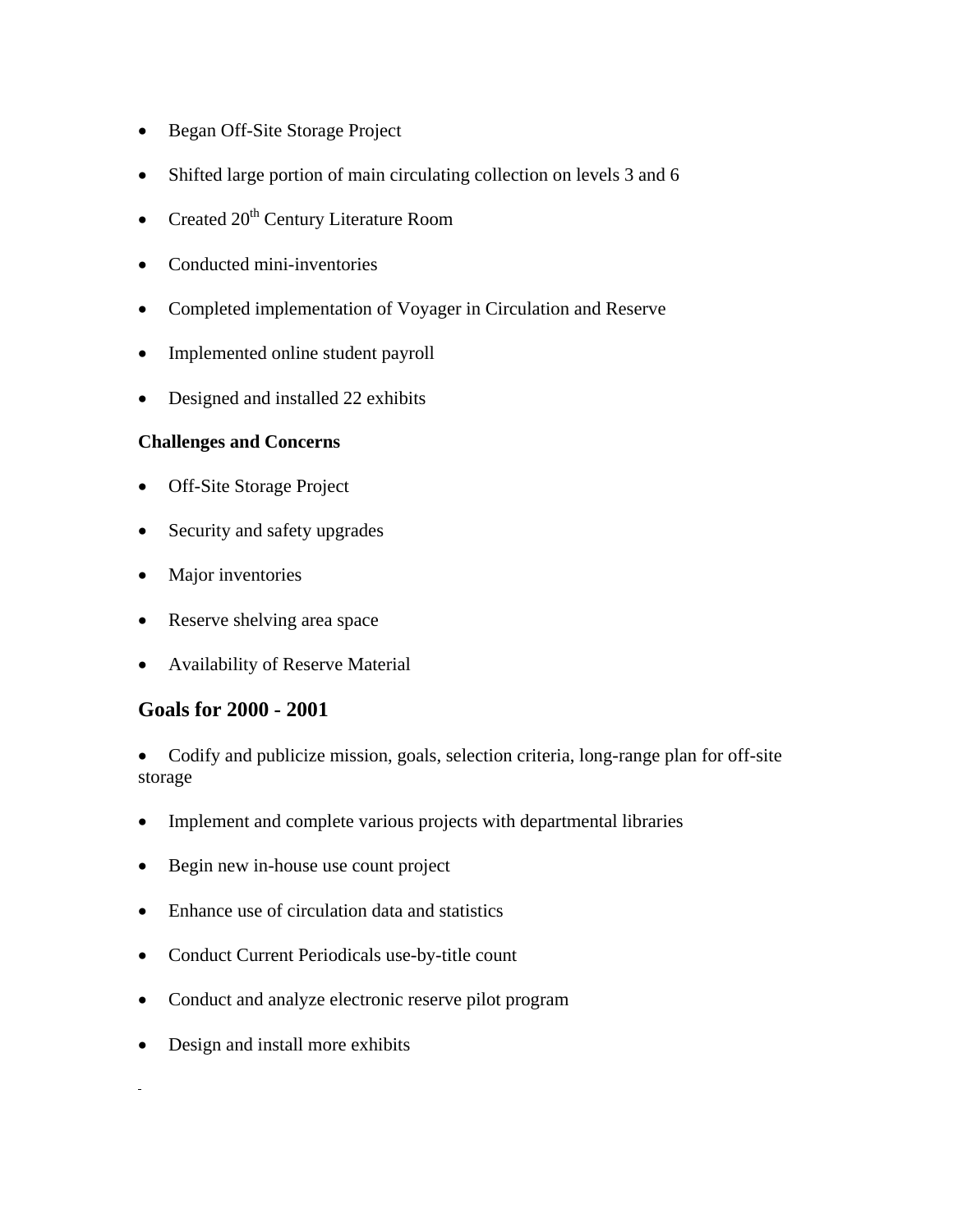#### **Collection Development Executive Summary**

#### **Accomplishments**

- Collection Development web page redesigned
- Bibliographers increase to 21 and assist with offsite collection selection
- Approval Plan monographs processed through PromptCat
- Divinity School Collection ready for opening day
- International House collections expedited through PromptCat and shipping plan
- 1,190 gift books added to the collections
- Library Book sales produce \$2500 revenue
- Remote storage implemented; management assigned to Access Services
- Weeding projects undertaken for Military Science and Psychology satellite libraries
- Consortial purchases of Electronic Resources increased
- Accepted Ronald Watkins Collection

#### **Challenges and Concerns**

- Restore accurate budget accounting and reporting processes
- Create a budget structure to reflect real practices and needs
- Evaluate collection balance to assure appropriate growth in subjects and formats **Goals for FY 2001**
- Create reliable processes and reports from Voyager for accurate budget monitoring
- Write proposal for a restructured library materials budget
- Complete reviews of all serials subscriptions
- Complete weeding projects in progress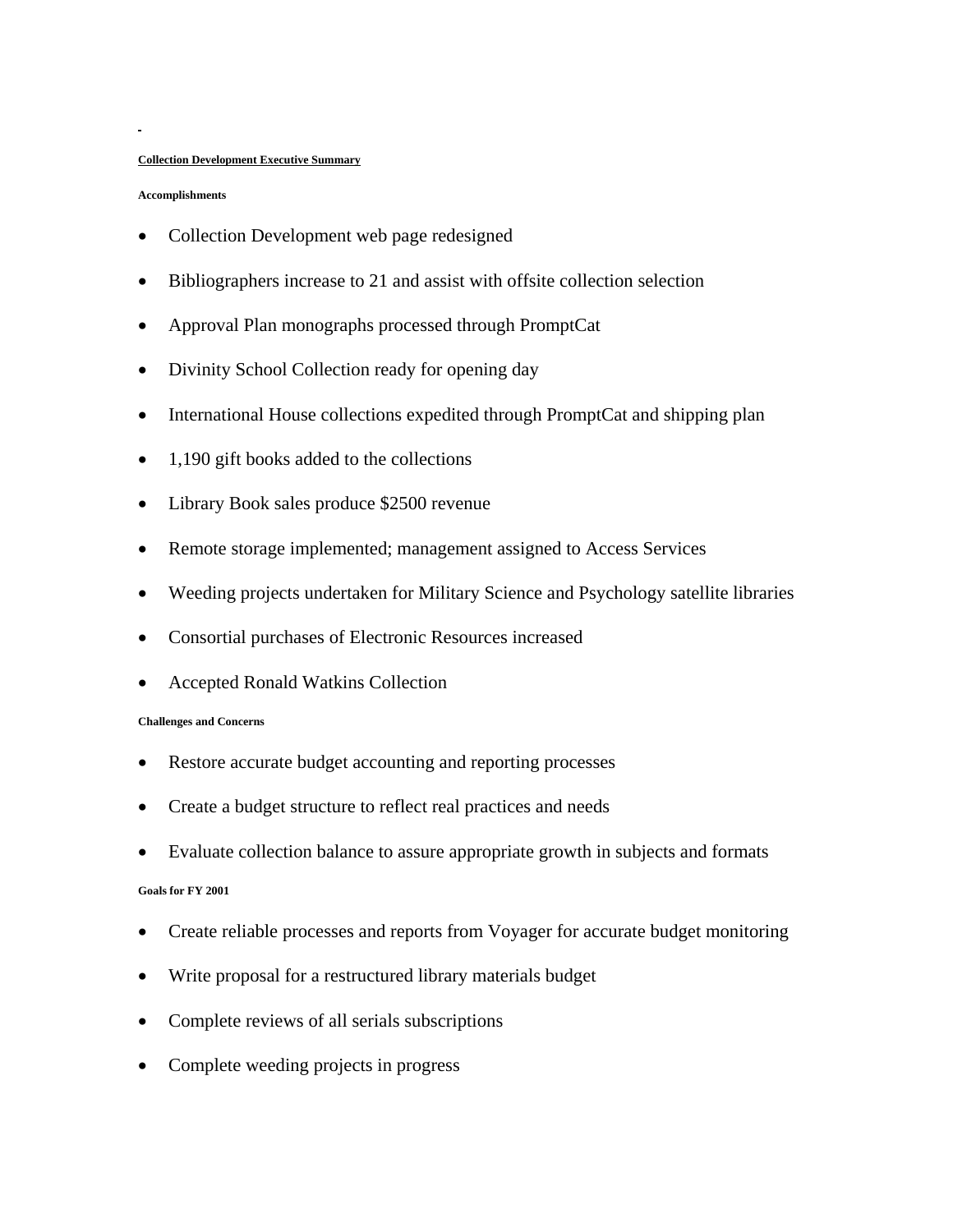• Design weeding project for main collections

### **Information Services Team Executive Summary**

#### **Accomplishments**

• First Year Seminar instruction sessions increased by 25%

• Documents Department reprogrammed call number codes for access through Voyager; preserved U.S. Congressional serial set; shifted documents and microtext collections

• Information Team with Technology Team overhauled webpages for databases and ejournals; redesigned Documents, Microtext and Reference homepages

• Document Delivery project implemented Ariel software and Clio software to better meet patrons' needs

• Initiated faculty and staff outreach project; distributed e-flyer marketing library research services

• Adopted new policy and procedure for selecting and acquiring electronic resources

• Number of electronic databases increased from 183 to 232; electronic journals increased from 800 to over 1000

#### **Challenges and Concerns**

- Threat to Federal Depository Library Program funding from Congress
- Balancing materials funds among print and electronic resources

• Keeping the specifics of library services constantly before our client groups through promotion and marketing

• Maintaining adequate levels of technology

#### **Goals for 2000-2001**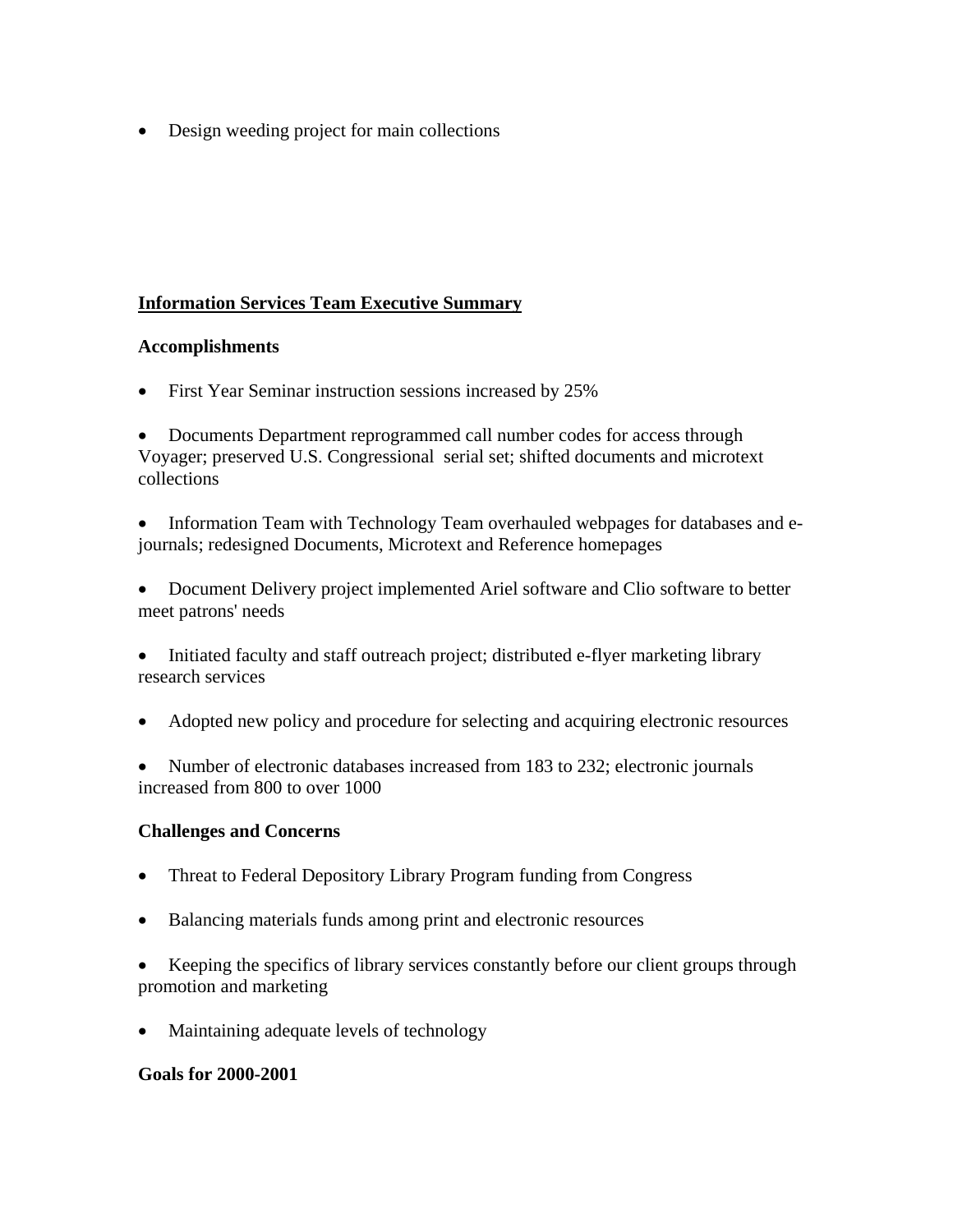• Increase e-contacts with staff and faculty to promote library services

• Collaborate with Technology Team in all aspects of Voyager 2000 launch, especially help screens

- Promote e-mailing and downloading of data to disk to reduce excessive printing
- Promote "Project VoteSmart"

• Complete Voyager records corrections and CD ROM backlog in Government Information and Microtext

• Promote and facilitate access to electronic books

## **Special Collections Team Executive Summary**

## *University Archives/Baptist Historical Collection*

## **Accomplishments**

- Collections moved from fourth to sixth floor of the Reynolds wing
- Archives/Baptist Collection web page updated and expanded
- Complete Biblical Recorder index made available on the internet
- Archives began outreach program to all academic departments

### **Challenges and Concerns**

- Much of the collection, especially the audio and video tapes, is in poor condition and needs to be rehoused and restored
- Need a plan to preserve and make accessible the *Old Gold and Black* and *Biblical Recorder* back issues
- Need better defined procedures for processing of materials

## **Goals for FY 2000-2001**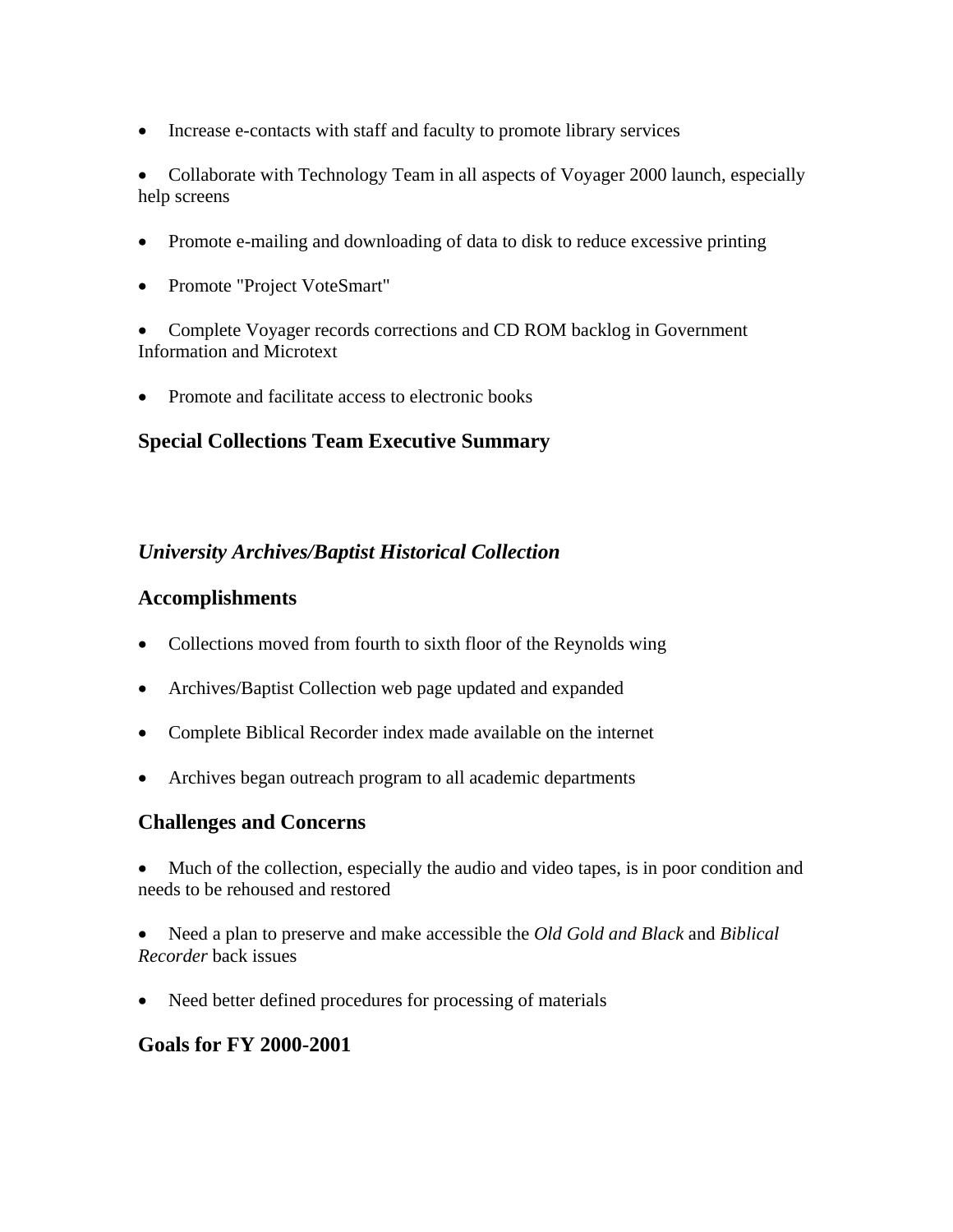- Begin preservation program for audio and video tapes
- Complete contact with academic departments; begin outreach to other university units
- Continue cataloging of photographs and finding aids
- Review policies and work on procedures manual

### *Rare Books and Manuscripts Department*

### **Accomplishments**

- Renovation completed on half of closed stacks, for mildew and asbestos abatement.
- Added two major gift collections: the Propst drama collection and the Smith music manuscripts.
- Rare Books web page was extensively redesigned, with two new digital archive collections made available

#### Challenges and Concerns

- Constant adjustment of workflow to accommodate new responsibilities of staff members
- Difficulties in keeping the environment stable enough for rare materials, despite some improvements to HVAC system

### **Goals for FY 2000-2000**

- Make Hayes, Dolmen, Oates, and other manuscript collections accessible through our web site
- Continue to provide the best possible access and reference services in the department

# **Technical Services Team Executive Summary**

The Technical Services Team's year was filled with excitement as team members rallied to the task of learning to navigate the library's new automated system, Endeavor. These efforts produced a more cohesive team as we shared the problem solving and the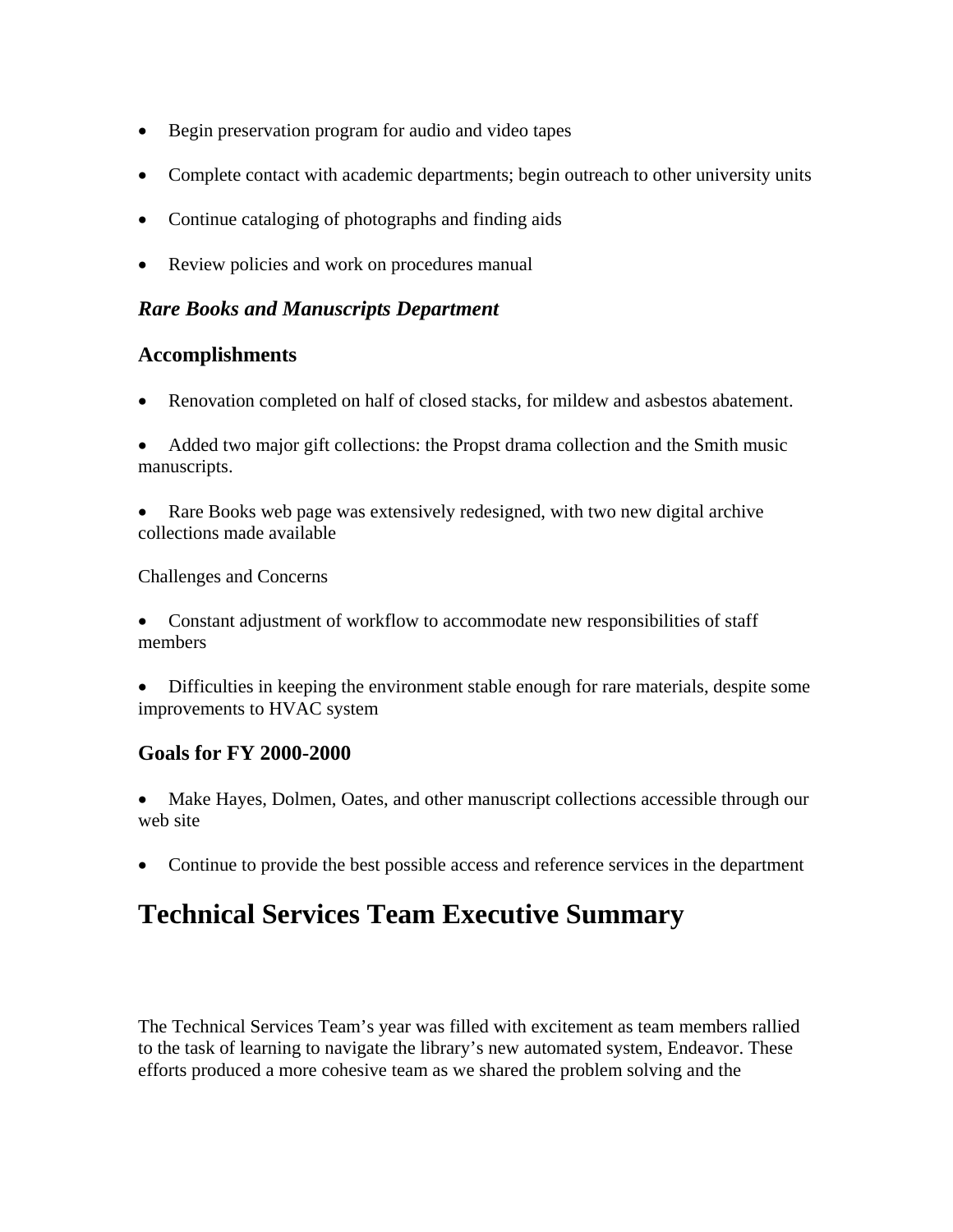workload.

### **Accomplishments**

- Re-evaluation and design of workflow for materials processing.
- Increased amounts of online ordering through several major vendors.
- Established cataloging procedures for electronic serials and databases.
- Contribution to the development of the Cooperative Online Resource Catalog (CORC)

• Cataloged a core collection for Flowhaus in Vienna, and numerous monographs from the Watkins' gift.

• Increased patron access to periodicals by displaying the correct binding status.

## **Challenges and concerns**

- Lack of sufficient personnel.
- Migration to PeopleSoft.
- Preparing for the new ABLE system for binding.
- Implementation of electronic invoicing for serials.
- Clearing remaining backlogs in periodicals caused by system migration.
- Implement the Voyager Acquisitions 2000 module.
- Online accesses to Endeavor for the satellite libraries.
- Ledger revision for 2001 to provide accurate reporting of all funds.
- Involvement of Library bibliographers in GOBI online ordering.

### **Goals for 2000 - 2001**

• To have ample representation in any training that Voyager offers for the new acquisitions features in 2000.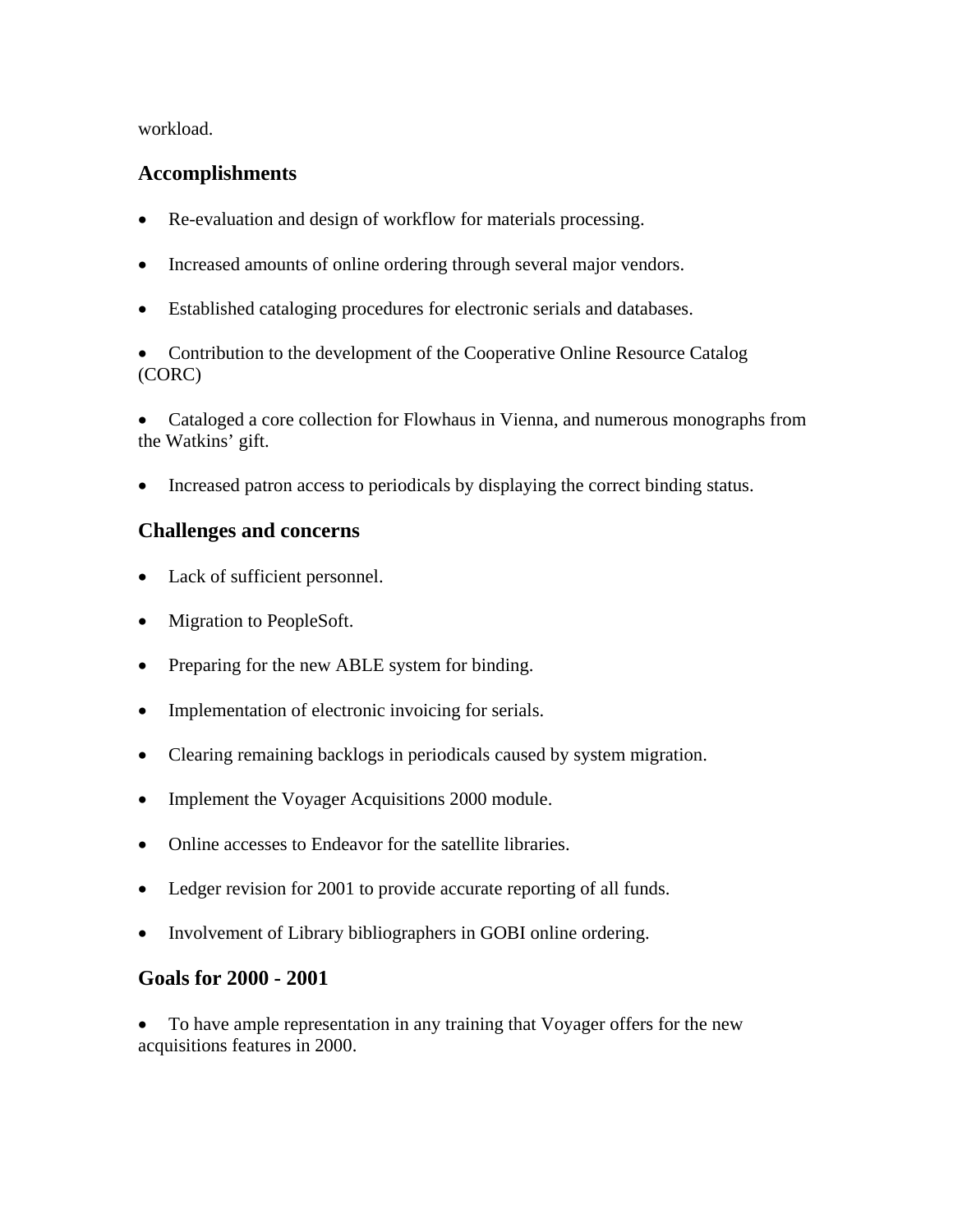- To see more bibliographer involvement in YBP online GOBI requesting.
- To fill and receive orders as timely as possible.
- Hiring enough students or temporary help to get to the halfway point in cleanup.
- Reduce the amount of time required to mark or prepare items for Circulation.
- Using Voyager for routine serials claiming.
- Training specific library staff to suppress checked-in serials from OPAC.
- Continuing transfer of notes from paper to online records.
- Processing of primary invoices for several serial vendors electronically, e.g. EBSCO

# **Technology Team Executive Summary**

### **Accomplishments**

- Organized team and developed formal mission, goals, objectives and procedures
- Designed, directed and implemented the library web site redesign
- Determined library Y2K readiness and achieved 100% compliance by October 1999
- Planned, managed and coordinated delivery of ThinkPad orientation for 999 new students
- Developed technology training program for library staff and delivered 15 classes
- Assumed management of student computer lab from IS
- Completed implementation of core Voyager modules
- Executed pilot inventory project using the ITC video collection and wireless scanners
- Programmed dynamic web pages to deliver access to electronic resources, video collection and microtext

• Facilitated management of Chatham Collection through development of an Access database and the Voyager Call Slip module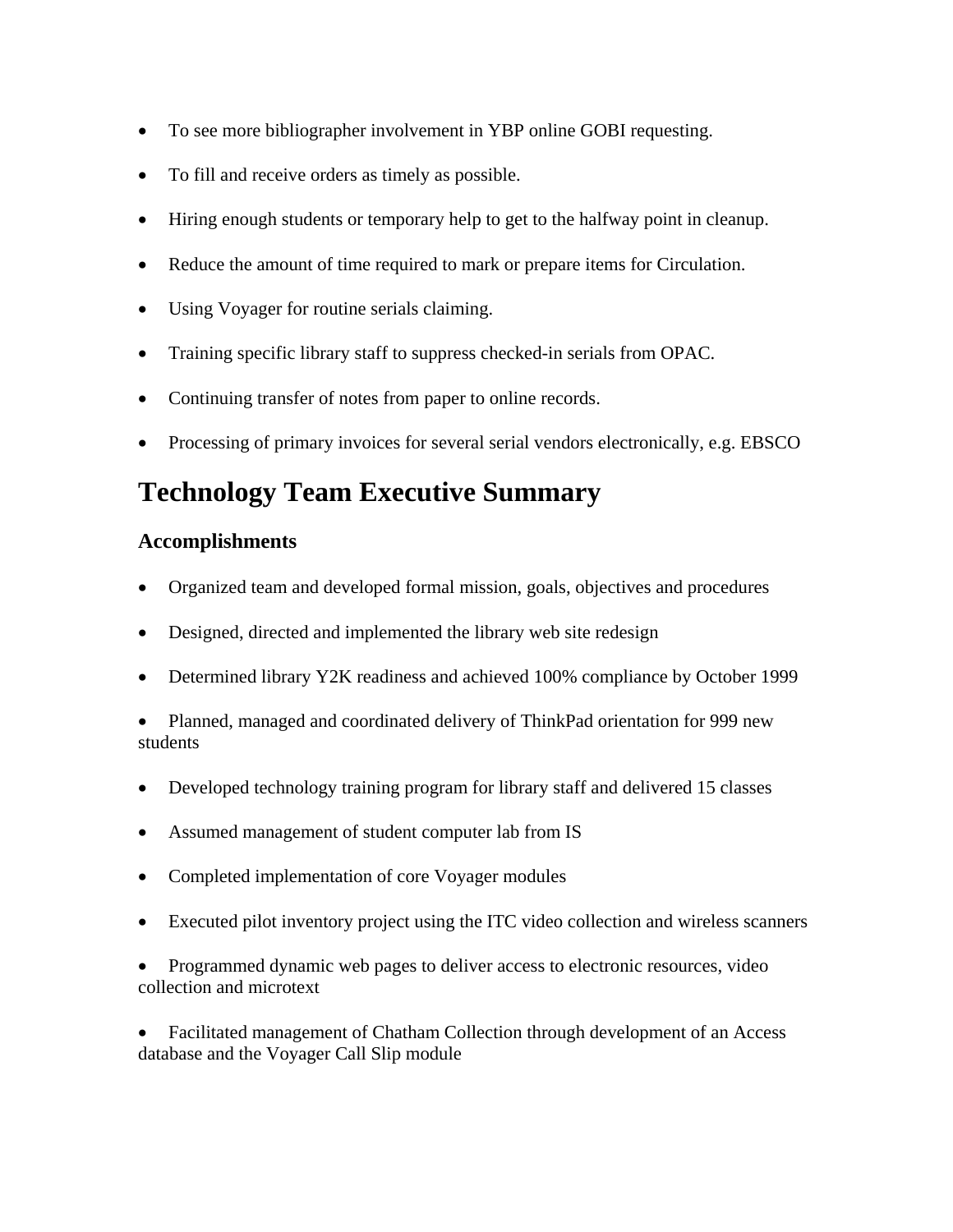• Installed and configured Ariel, an Internet-based document transmittal system for ILL

• Implemented Launch Command to provide web access to and use statistics for Windows-based database applications

• Instituted a sophisticated asset management and service call tracking system, TrackIt

#### **Challenges and Concerns**

• Training and development of new Technology Team staff

• Transitioning team members from old teams to new, forming a cohesive identity and communicating that to the other library teams

• Future availability of sufficient resources for continuing education of technology staff to stay current on emerging technologies

• Support and maintenance of aging hardware to keep it serviceable through FY2001

• Difficulty anticipating Voyager hardware requirements and dealing with Voyager bugs and upgrades

#### **Goals for 2000 - 2001**

- Execute ITC materials inventory analysis and database clean up
- Implement printing charge back system in ITC lab and Reference Department
- Implement Media Scheduling and Image Server modules in Voyager
- Develop effective student training program
- Hire and train new Information Technology Specialist
- Increase visibility of ITC resources and services to the university population
- Upgrade to Voyager Release 2000
- Implement use tracking systems for Current Periodicals and Main Stacks
- Distribute, install and configure FY2001 computer equipment allocation
- Facilitate the establishment of an Electronic Reserves program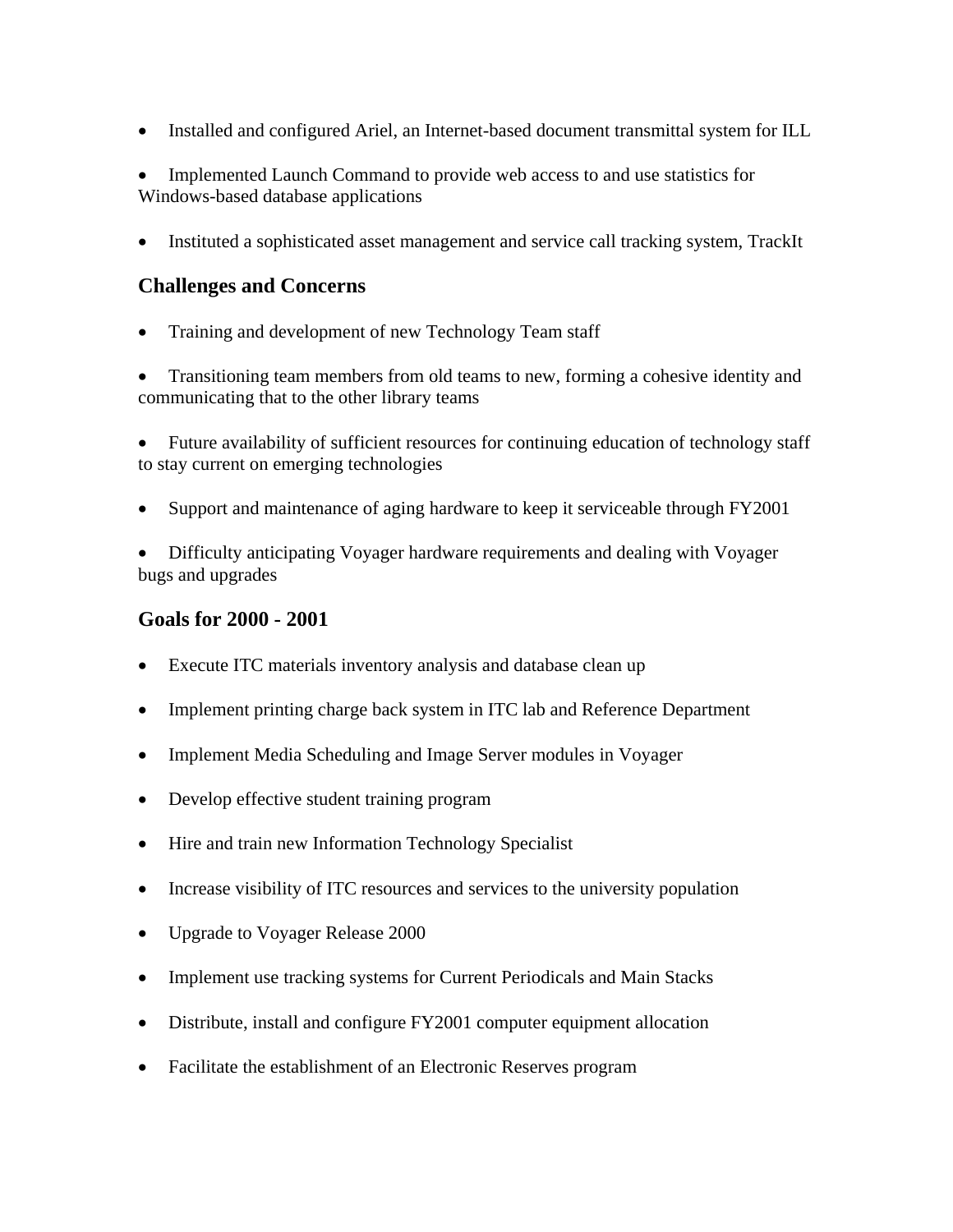• Improve collection and analysis of electronic resources use statistics

# **Conclusion and a Look at Next Year**

This was an especially difficult year for the library. Changes in systems, both in the library (Dynix to Voyager) and in university payroll and financial reporting systems seemed to double the work of staff and reduced productivity greatly. The lack of good financial information increased uncertainty throughout the year as to balances available. Only the hope and expectation that these systems would improve in the near future kept the staff soldiering on. Key vacancies added responsibilities to staff and to the many temps that we added. It was therefore most gratifying to be able to distribute the salary supplements over the 2.5%.

Our newest team, the Technology Team, did amazing work and showed a synergy that was refreshing and creative. They have shown great initiative and a can-do spirit. All our teams deserve praise for their special contributions. Involvement in the academic life of the university is highly desirable for academic libraries, and our involvement increased significantly. Three staff taught courses for credit, staff worked with classes on exhibits and with faculty on the development of CD-Roms for instructional purposes. Library and internet resource instruction continued to grow, and glowing letters of thanks were received. Library staff have also partnered with administrative units on many projects, and are generally perceived as competent and as campus leaders.

We are definitely seeing the impact of putting our incredible array of electronic resources online. Digitization projects for our special collections attract attention and increase use. The use of online resources from residences and faculty offices grows while traffic in the building holds steady. Declines in photocopies made indicated that our students are using the online versions of many journals and printing them locally. We are in the middle of a transition, one which will change student behavior faster than faculty attitudes.

Next year promises to be very exciting! We will be exploring options for the linking of our catalog with the catalogs of major research libraries in the southeast, and the development of a courier system and unmediated interlibrary loan! We will also be exploring a consortial approach to 24/7 online reference service, with a LIVE reference librarian! Pilot projects in electronic reserve, and new digitization projects will be developed. Our library will return to the practice of setting goals and objectives, using a combination of top down and bottom up processes. We will take TRP training and use it to learn how to deal more effectively with the pressures. We are optimistic that the next version of the Voyager acquisitions software will result in improvements and restored productivity. We will need to make a major decision about renovating the existing Baptist Collection/Archives space to avoid losing public space to this function. It will take a donor to provide the \$100,000 needed to abate asbestos and renovate the space that would allow the Baptist Collection to remain where it is.